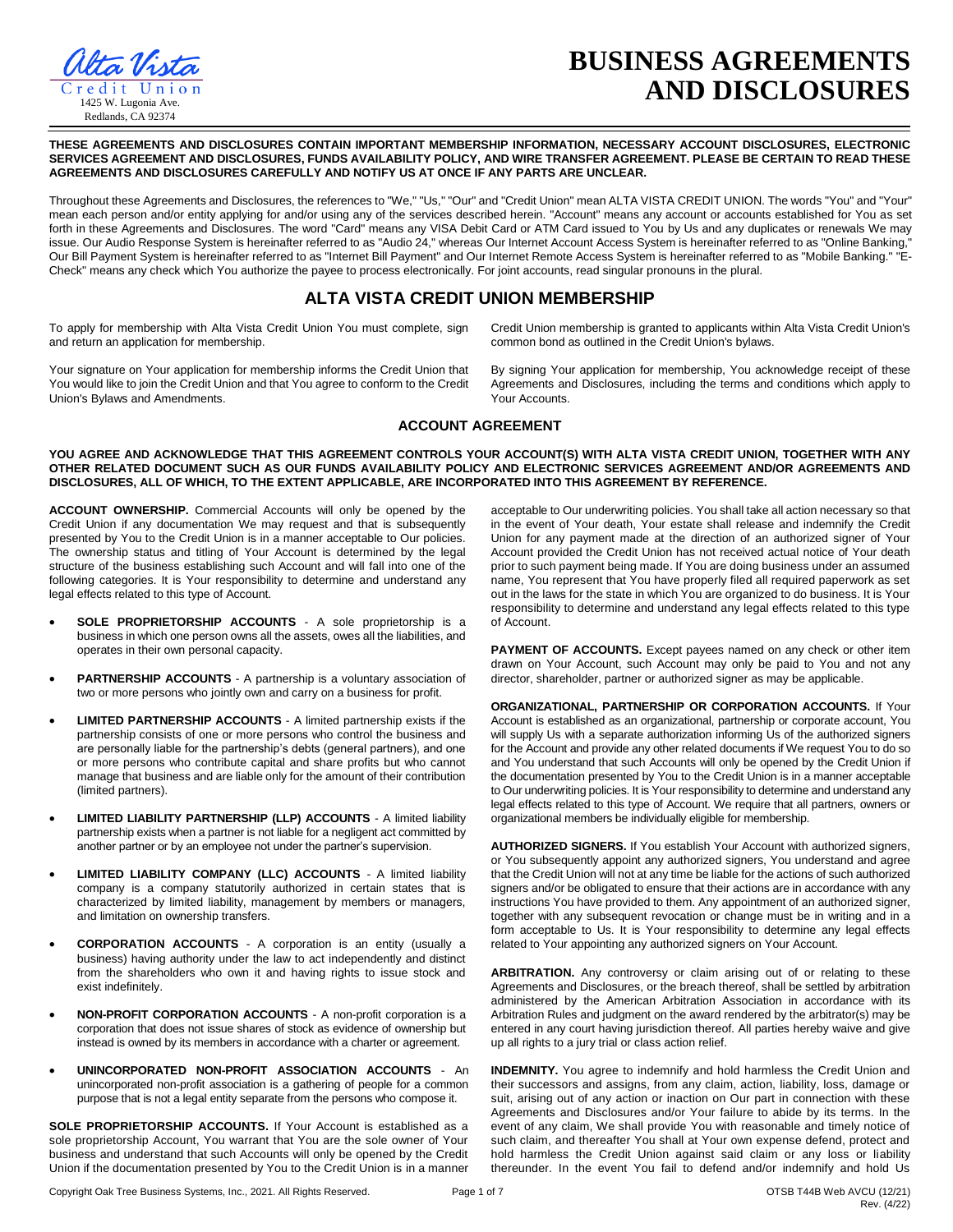## **ACCOUNT AGREEMENT (continued)**

harmless, then in such instance We shall have full rights to defend, pay or settle said claim on Your behalf without notice to You and with full right of recourse against You for all fees, costs, expenses and payments made or agreed to be paid to discharge said claim. You further agree to pay all reasonable attorneys' fees necessary to enforce such provision. Such indemnity shall be unlimited in amount and duration and be binding upon and inure to the benefit of all parties, their successors, assigns and personal representatives.

**POWER OF ATTORNEY.** If You name a person to act as Your attorney-in-fact or agent in any way with Your Account, We are only obligated to deal with such person if We, in Our sole judgment, approve of the form of appointment and the supporting documentation.

**DEPOSIT OF ITEMS.** You may make deposits to Your Account using any method available from Us, including deposits in person, by mail or electronic means. We have the right to refuse to accept any check or instrument for deposit at Our sole discretion. If You deposit an item and it is returned unpaid, We will debit Your Account for the amount of the item and charge You a fee. You will be liable to Us for the amount of any item You deposit which is returned unpaid, and in addition, will be responsible for any of Our costs and expenses incurred in the collection of such returned item from You, including reasonable attorneys' fees. Subject to Our Funds Availability Policy, You may not be able to withdraw funds from Your Account until We have received final settlement for any items deposited. If You make a deposit on a Saturday, Sunday, or a holiday, or after Our predetermined cut-off hour on business days, the deposit will be credited to Your Account as of the next business day.

**COLLECTION AND PROCESSING OF ITEMS.** In processing items You have deposited for collection, We are only Your agent and assume no responsibility beyond the exercise of ordinary care. Any item deposited is subject to final settlement in cash or credit. We may use any method We feel is appropriate to collect items, which may include use of a Federal Reserve Bank. We are not responsible for the acts of any third party We use for the collection of items including responsibility for lost items. If We use a local clearinghouse in the collection of items, You authorize Us to do so and to act in accordance with any applicable rules and regulations. We may permit You to withdraw funds from Your Account before final settlement has been made, however, if final settlement is not made, We have the right to charge Your Account or otherwise require You to repay such funds. In processing items presented for payment on Your Account, We will pay such items each business day in an order of Our choosing, all of which means that the transactions may not be processed in the order in which they occurred and that You could incur multiple fees in a single day should there be insufficient funds to pay all items presented that day.

**OVERDRAFT PROTECTION.** To the extent permitted by law, You authorize Us to transfer funds from other Accounts You may have with Us in necessary multiples (or in such increments as We may from time to time determine) to Your Account to cover any overdraft. If You have a line of credit with Us, transfers will be made first from Your line of credit up to Your available credit limit, then We may elect to pay such overdraft, subject to any preference You have indicated to Us for clearing any overdraft(s). Overdraft transfers are subject to a transfer fee. You hold Us harmless from any and all liability which might otherwise exist if a transfer does not occur.

**OVERDRAFTS.** You understand and agree that We may from time to time, and at Our sole discretion, pay certain items in order to cover an overdraft, and charge You a fee for doing so. You further understand that payment of any overdrafts will be made in an order of Our choosing. You hold Us harmless from any and all liability which might otherwise exist if We do not pay an overdraft. If You would like to opt-out, that is, if You would prefer We not pay any share drafts that would overdraw Your share draft Account, You may opt-out by writing to Us at 1425 W Lugonia Avenue, Redlands, CA 92374 or by calling Us at 909.809.3838 and informing Us of Your intention to opt-out.

**NOTICE OF RECEIPT OF ACH ITEMS.** Under the operating rules of the National Automated Clearing House Association which are applicable to ACH transactions involving Your account and as permitted by law, We are not required to give You next day notice of receipt of an ACH item, and We will not do so. We will continue to notify You of the receipt of payments in the periodic statements We provide to You.

PROVISIONAL PAYMENT (ACH ORIGINATION). Credits given by any Receiving Depository Financial Institution to the receiver with respect to any automated clearing house credit entries subject to Article 4A of the Uniform Commercial Code (UCC-4A), are provisional until the Receiving Depository Financial Institution has received final settlement through a Federal Reserve Bank, or has otherwise received payment as provided in §4A-403(a) of UCC-4A. If the Receiving Depository Financial Institution does not receive such final settlement or payment, then they shall be entitled to a refund from the receiver of the amount so credited, and We shall not be deemed to have paid the receiver the amount of such entry.

**PROVISIONAL PAYMENT (ACH RECEIPT).** Credit given by Us to You with respect to any automated clearing house credit entry is provisional until We receive final settlement for such entry through a Federal Reserve Bank. If We do not receive final settlement, You are hereby notified and agree that We are entitled to a refund of the amount credited to You in connection with such entry, and the party making payment to You via such entry (i.e., the originator of the entry) shall not be deemed to have paid You the amount of such entry.

**CHOICE OF LAW.** We may accept payments on Your behalf for Your account which have been transmitted through one or more Automated Clearing Houses ("ACH") and which are not subject to the Electronic Fund Transfer Act. Your rights and obligations with respect to such payments shall be construed in accordance with and governed by the laws of the State of New York as provided by the operating rules of the National Automated Clearing House Association, which are applicable to ACH transactions involving Your account.

**EXPENSES.** If We incur any costs or expenses as a result of any attachment, garnishment or levy against Your Account, You will reimburse Us for such costs or expenses or We may charge them to Your Account.

**INACTIVE OR DORMANT ACCOUNTS.** Inactive Accounts (Accounts with no withdrawals or deposits within a one-year period) may be subject to an Inactive Account Fee. If no activity occurs in Your account within the time period specified by applicable state law, the property in Your account may be subject to transfer to the appropriate state authority ("escheatment"). We have no liability if Your Account becomes dormant and is therefore subject to escheatment in accordance with applicable state law.

**LIEN IMPRESSMENT AND SET-OFF.** You agree that We may impress and enforce a statutory lien upon Your Accounts with Us to the extent You owe Us any money and We may enforce Our right to do so without further notice to You. We have the right to set-off any of Your money or property in Our possession against any amount You owe Us. The right of set-off and Our impressed lien does not extend to any Keogh, IRA or similar tax deferred deposit You may have with Us. If Your Account is owned jointly, Our right of set-off and Our impressed lien extends to any amount owed to Us by any of the joint Owners.

**MINIMUM BALANCE REQUIREMENTS, FEES AND SERVICE CHARGES.** You agree to pay Us any applicable fees or charges, and are responsible for any minimum balance requirements and deposit requirements called for in Our Agreements and Disclosures provided to You when You opened Your Account. In any case and with proper notice to You, fees, charges, balance requirements and deposit requirements may be changed by Us from time to time.

**SUSPENSION OF SERVICES.** We have the right to suspend the benefit of any Credit Union service at any time for reasonable cause. At Our discretion, We also have the right to pay any share draft presented for payment from Your Account after Your Account is closed or suspended and to recover such amount paid from You.

Account services are available to those members in good standing with the Credit Union. We reserve the right to cancel or suspend services to a member who is not in good standing, which includes, but is not limited to members that: (a) do not maintain an open credit account or deposit Account after paying a \$5.00 nonrefundable membership fee; (b) have a delinquent loan; (c) have an unresolved deposited returned check; (d) have any unpaid and uncollected fees; (e) have a negative balance on an Account; (f) failed to comply with the terms and conditions of any lawful obligation with Us, and as a result, caused Us to suffer a financial loss; (g) manipulated or otherwise used Our services or products in the furtherance of an illegal purpose; (h) committed, or threatened, acts of violence against Our employees, agents or members; (i) failed to conduct themselves in a civil and businesslike manner; or (j) committed or attempted to commit fraud.

**ASSIGNABILITY.** You may not assign or transfer any interest in Your Account.

**AGREEMENTS AND DISCLOSURES.** The Agreements and Disclosures provided to You at the time You opened Your Account and referred to throughout this Agreement, contain: (a) a list of fees and charges applicable to Your Account; (b) the dividends and applicable Annual Percentage Yield (APY); (c) how dividends are credited or compounded; and (d) other pertinent information related to Your Account. Your Agreements and Disclosures may be amended by Us from time to time in a manner as prescribed by law.

**STOP PAYMENTS.** You may ask Us orally to stop payment on a share draft. For any such request to remain valid, however, You must also supply Us with a written request within 14 days after You make any such oral request. Stop payment requests are also subject to the terms and conditions of the Order For Stop Payment form related to any such request. Your request must be given to Us in a timely manner so that We have a reasonable opportunity to act on Your request. A written stop payment request is effective for 6 months. If at the end of 6 months You request Us to continue the stop payment order, that request will be treated as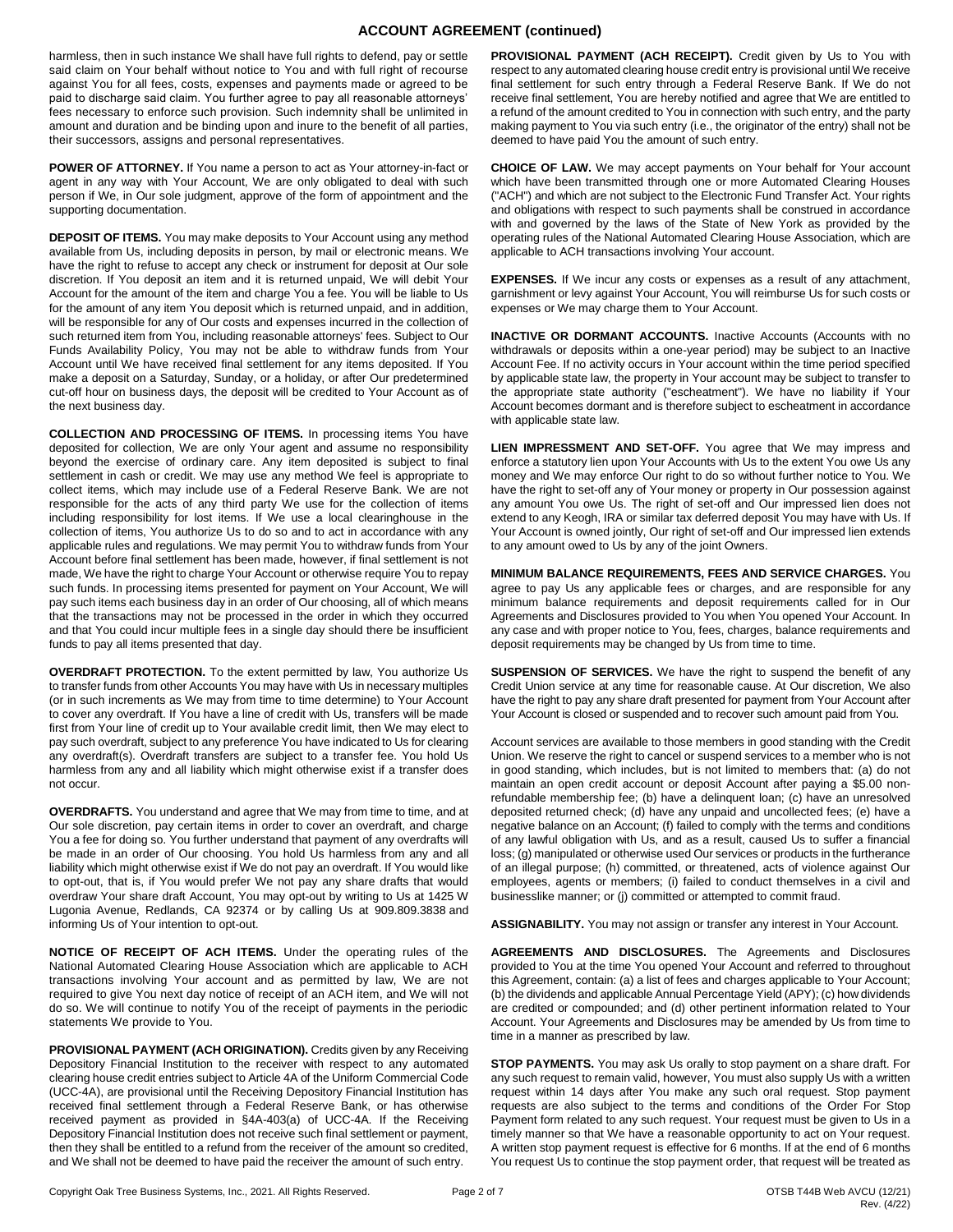## **ACCOUNT AGREEMENT (continued)**

a new request. We are not liable if We pay a share draft which You have requested Us to stop payment on as long as We act in good faith and exercise ordinary care. In any event, any damages that We might otherwise be liable for shall not exceed the amount of the involved share draft. If We do pay a share draft for which You have requested stop payment and as a result any other item is returned unpaid by Us due to nonsufficient funds, We are not liable for any consequences resulting from such action. If Your Account is a joint Account, any Owner of the Account may request a stop payment. Any release of a stop payment order must be made by the person who made the request. If You ask Us to stop payment on a preauthorized transfer, Your request will be processed under the provisions of Our Electronic Fund Transfer Agreement with You.

You may also ask Us to replace a lost, destroyed or stolen cashier's, teller or certified check and if You do, You agree to execute a declaration of loss and claim for reimbursement form together with any other documentation We may require, such as an affidavit. Regardless of the type of documentation presented to Us, the request must be in a form acceptable to the Credit Union and given to Us in a timely manner so that We have a reasonable opportunity to act on such request. Such declaration of loss and claim for reimbursement will not become effective until the later of: (a) the 90th day after the date of the check (or 90th day following the date of acceptance, in the case of a certified check); or (b) the date We receive the declaration of loss and claim for reimbursement together with any other required documentation.

**SHARE DRAFTS AND OTHER ACCOUNT ACCESS DEVICES.** Any share draft or other Account access device which does not meet Our standards for acceptance may be rejected by Us, whether such standards are established by law, regulation or Our own policy.

**POSTDATED, STALE OR OVERDRAFT SHARE DRAFTS.** You understand that postdating a share draft will have no effect on whether or not it is honored prior to or after the date of any such share draft. A stale share draft is any share draft received by Us that is dated 6 months or more prior to the date of receipt. We may pay or refuse to pay any postdated, stale or overdraft share draft, or other item presented for payment on Your Account without any liability.

**SHARE DRAFT SAFEKEEPING.** Share draft Safekeeping is automatic on Your Account and Your cancelled share drafts will not be returned to You. You understand that cancelled share drafts retained by Us are later destroyed after a reasonable period of time. If You subsequently request a copy of a share draft and We are unable to supply it, then We shall not be liable for any damage You may sustain in excess of the face amount of the involved share draft.

PERIODIC STATEMENTS. You will be provided with a periodic statement showing activity on Your Account. If You believe any statement reflects discrepancies, You must notify Us of such discrepancies within 60 days from the date We mailed the statement to You. If the discrepancy noted is the result of an electronic fund transfer, then the provisions of Our Electronic Fund Transfer Agreement with You will control resolution of the matter.

**AMENDMENTS.** This Agreement may be amended by Us at any time, in which case We will provide You with a notice of amendment as required by law or regulation.

**NOTIFICATION OF ADDRESS CHANGE.** You will notify Us promptly in writing with Your signature if You move or otherwise have a change of address. In the event We are unable to locate You, You agree to pay all fees associated with maintaining an invalid address in Our records and any costs and locator fees incurred in Our locating efforts.

**WAIVERS.** You agree and understand that Our failure or delay to exercise any right, remedy, power, or privilege available to Us pursuant to this Agreement shall not affect or disallow Our future exercise of that right, remedy, power or privilege.

**ELECTRONIC COMMUNICATIONS.** By applying for membership in the Credit Union, You authorize Us to send You, from time to time, and to the extent permitted by applicable law, electronic communications regarding the status of any share draft and/or term Account(s) You maintain with Us. You also authorize Us to send You electronic communications regarding any other accounts You may maintain with Us from time to time including, but not limited to, loan accounts, credit line accounts, and credit card accounts. These electronic communications are sometimes referred to as "transactional or relationship messages."

You authorize Us to contact You using any wireless, cellular, mobile or other telephone number You have provided to Us on Your membership application, and at any wireless, cellular, mobile or other telephone number You may furnish to Us or We may obtain for You in the future. We may contact You using any electronic means We choose, which may include but is not limited to, voice messages, text messages and other similar electronic methods of communication. If You have furnished Us with any e-mail address(es), You understand and agree that We may send You e-mail messages regarding Your Account(s) with Us from time to time. If You have or subsequently enter into any separate consent to receive electronic documentation form, any communications covered by such disclosure and consent shall be subject to the terms and conditions set forth in that disclosure and consent.

You understand that the nature of electronic communications is such that anyone with access to Your wireless, cellular, mobile or other telephonic device or e-mail may be able to read or listen to such transactional or relationship messages from Us, and You agree that any person or party sending or leaving such messages shall have no liability for any consequences resulting from the interception of such messages by any other party. Without limitation, You also agree that You are responsible to pay all costs that You may incur as a result of any contact method We choose including, but not limited to, charges for telecommunications, wireless and/or internet charges.

**PROHIBITED INTERNET GAMBLING TRANSACTIONS.** All transactions in connection with the participation of another person in unlawful internet gambling are prohibited from being processed through Your Account. Such transactions include those involving the use of: (a) credit, or the proceeds of credit, extended to or on behalf of another person (including credit extended through the use of a credit card); or (b) electronic fund transfers, or funds transmitted by or through a money transmitting business, or the proceeds of an electronic fund transfer or money transmitting service, from or on behalf of another person; or (c) any check, draft, or similar instrument that is drawn by or on behalf of another person and is drawn on or payable at or through any financial institution.

**CONSENT TO RECORDING.** You provide Your express consent to Our monitoring and recording of conversations and other communications with You. Your consent applies to Our monitoring and recording of telephone conversations, electronic messages, electronic records, or other data transmissions between You and Us regarding Your Account or other products and services offered by Us.

**GOVERNING LAW.** This Agreement shall be governed by the laws of the State of California, except to the extent that federal law controls.

## **ACCOUNT DISCLOSURES**

**THE FOLLOWING DISCLOSURES CONTAIN IMPORTANT INFORMATION AND THE TERMS AND CONDITIONS OF ANY ACCOUNT OR ACCOUNTS THAT YOU MAY HAVE WITH US. WHEREVER USED, "APY" MEANS ANNUAL PERCENTAGE YIELD.** 

#### **SPECIFIC TERMS APPLICABLE TO YOUR BUSINESS CHECKING ACCOUNT**

**Dividend Information.** No dividends are paid on this Account.

**Minimum Balance Requirements.** The minimum balance required to open this Account is \$100.00.

**Transaction Limitations.** No transaction limitations apply to this Account.

#### **GENERAL TERMS APPLICABLE TO ALL ACCOUNTS**

**Member in Good Standing.** The Account services described in these Agreements and Disclosures are available to those members in good standing with the Credit Union. We reserve the right to suspend services to a member who is not in good standing, which includes, but is not limited to members that:

- do not maintain an open credit account or deposit Account after paying a \$5.00 non-refundable membership fee.
- have a delinquent loan.
- have an unresolved deposited returned check.
- have unpaid and uncollected credit union fees.
- have a negative balance on an Account.
- failed to comply with the terms and conditions of any lawful obligation with Us, and as a result, caused Us to suffer a financial loss.
- manipulated or otherwise used Our services or products in the furtherance of an illegal purpose.
- committed, or threatened, acts of violence against Our employees, agents or members.
- failed to conduct themselves in a civil and businesslike manner.
- committed or attempted to commit fraud.

Copyright Oak Tree Business Systems, Inc., 2021. All Rights Reserved. Page 3 of 7 OTSB T44B Web AVCU (12/21) Rev. (4/22) **Nonsufficient Funds Returns.** Any share draft or pre-authorized transfer, or transaction made through the use of a debit card, or other electronic means, as is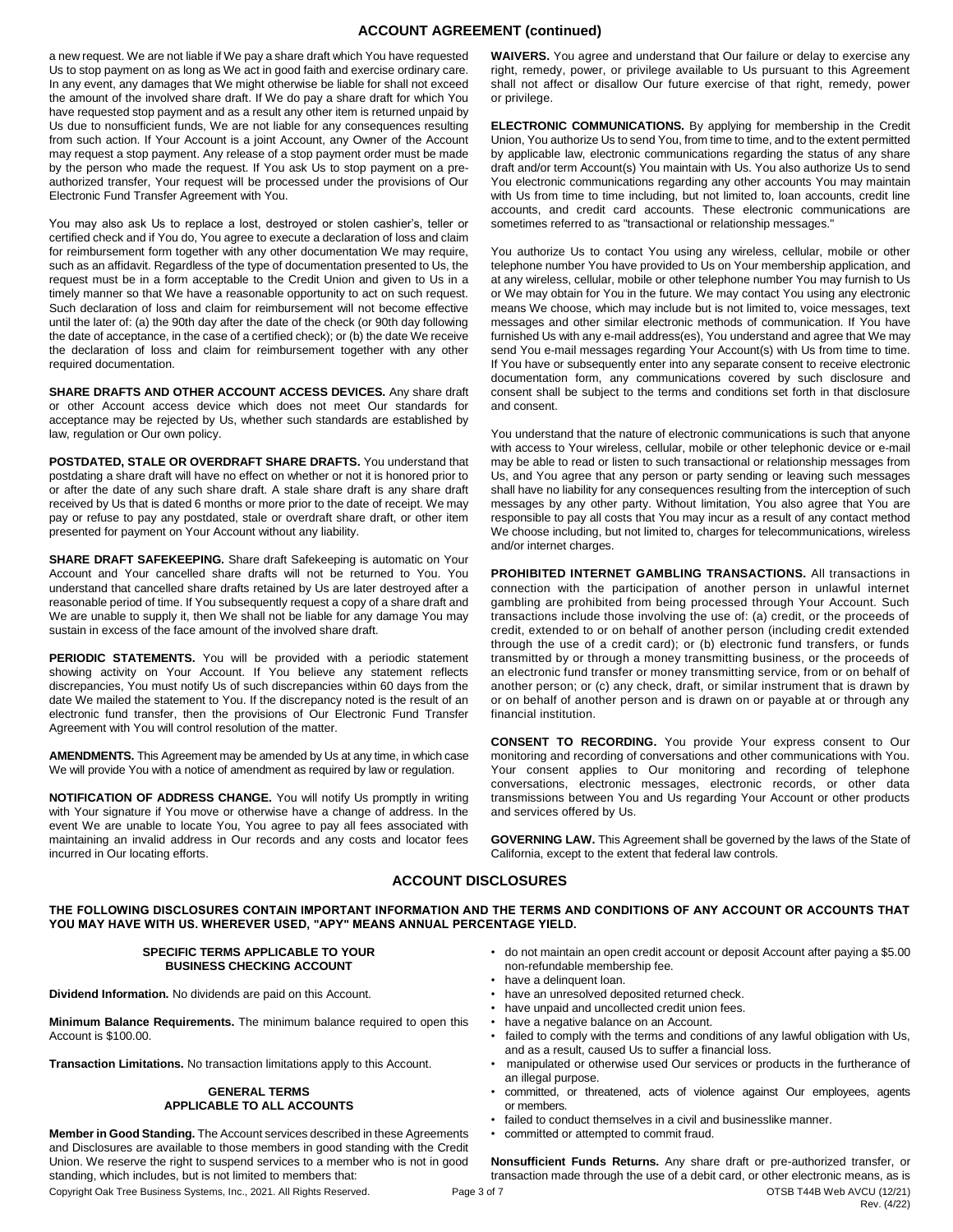## **ACCOUNT DISCLOSURES (continued)**

applicable (including any in-person transaction), that is presented to Us for payment on Your Account when Your Account lacks sufficient collected funds to pay any such item may, at Our option, be returned for nonsufficient funds or We may honor any such item and charge You a fee for doing so.

**Overdraft Balance Calculation.** When processing transactions that debit or credit Your Account, We start each Business Day with Your final Account balance from the preceding Business Day. The final balance takes into account all of the debit and credit transactions that were settled that Business Day pursuant to Our Funds Availability Policy, as well as any other debits or credits to Your Account that were finally settled that day, as described above in the "Deposit of Items" and "Collection and Processing of Items" sections of the Account Agreement. This starting balance at the beginning of a Business Day (the preceding Business Day's final balance) is sometimes referred to as Your "actual balance."

As credits and debits to Your Account are received by Us, We add them to and subtract them from Your actual balance. Examples of credits include, but are not limited to, electronic direct deposits, check deposits that have been fully and finally collected, ACH credits that have settled that day, and cash deposits made to one of Our tellers. Examples of debits include, but are not limited to, checks drawn on Your Account that are presented to Us for payment, electronic fund transfer (EFT) debit transactions (such as

preauthorized payments and settled EFT debits), memo-posted EFT debits (EFT debits that We have authorized but which have not been settled), and Credit Union fees and charges. The result of this calculation at any given point in time is called Your "available balance."

For the purpose of determining whether an overdraft has occurred, We use Your available balance. First, We add all of the settled credit transactions to the beginning actual balance. Then, We subtract all of the debit transactions that settled that day. We also subtract all of the pending debit transactions. This determines the available balance for overdraft purposes. Each debit transaction that We process when Your Account has a negative available balance is an overdraft, subject to an overdraft charge.

Subject to applicable law, You are responsible for paying any overdraft fees and charges assessed in connection with Our payment of an overdraft, as well as any NSF fees charged to Your Account when We dishonor and return an item for nonsufficient funds. It is Your responsibility to know Your Account balance, and if You have any questions You should contact a Credit Union representative.

**Fees and Charges.** Any fees and charges applicable to Your Account are disclosed on the accompanying schedule of fees and charges provided in conjunction with these Agreements and Disclosures.

## **ELECTRONIC SERVICES AGREEMENT AND DISCLOSURE**

**THIS IS YOUR ELECTRONIC SERVICES AGREEMENT AND DISCLOSURE. IT INCLUDES NECESSARY STATEMENTS AND ANY SPECIAL INSTRUCTIONS REGARDING THE USE OF YOUR AUTOMATED TELLER MACHINE (ATM) CARD OR VISA DEBIT CARD, OUR AUDIO RESPONSE SYSTEM ("AUDIO 24"), OUR INTERNET ACCOUNT ACCESS SYSTEM ("ONLINE BANKING"), OUR BILL PAYMENT SYSTEM ("INTERNET BILL PAYMENT") AND OUR INTERNET REMOTE ACCESS SYSTEM ("MOBILE BANKING"), EACH WITH THEIR CORRESPONDING PERSONAL IDENTIFICATION NUMBER (PIN) OR ACCESS CODE AND ANY CHECKS YOU AUTHORIZE TO BE PROCESSED ELECTRONICALLY ("E-CHECK").**

**ATM CARD, VISA DEBIT CARD, AUDIO 24, ONLINE BANKING, INTERNET BILL PAYMENT, MOBILE BANKING AND E-CHECK AGREEMENT.** This Agreement applies to any electronic fund transfer made to or from Your Account(s) by You or by any user who has access to Your Account with actual, apparent or implied authority for use of Your Account. Electronic fund transfers to and from Your Account can be made through the use of, but may not be limited to the following: (a) Your Card in Automated Teller Machines (ATMs) or at any place that it is honored including those transactions made through the use of the appropriate PIN in conjunction with Your Card; (b) Our Audio 24 system; (c) Our Online Banking system; (d) Our Internet Bill Payment system; (e) Our Mobile Banking system; and (f) any check which You authorize the payee to process electronically. An electronic fund transfer is any transfer of funds which is performed through the use of Your Card, Our Audio 24 system, Our Online Banking system, Our Internet Bill Payment system, Our Mobile Banking system, E-Check or other electronic device. You understand that Your Card and any Personal Identification Numbers (PINs) or Access Codes are issued by Us and are not transferable. The use of Your Card, PIN and/or any other Account access device is subject to the following terms. You agree: (a) to abide by Our rules and regulations as amended related to the use of Your Card, PIN and/or other Account access device; (b) that We may follow all instructions given to Machines; (c) not to use Your Card for illegal transactions including, but not limited to, advances made for the purpose of gambling and/or wagering where such practices are in violation of applicable state and/or federal law; and (d) that each withdrawal by You or by any authorized user of Your Card or PIN may be charged to Your share draft Account, as appropriate, and will be treated as though it were a share withdrawal except that: (1) We may charge withdrawals to Your share draft Account in any order We determine; and (2) We cannot honor stop payment requests on ATM and POS withdrawals.

We may, but are under no obligation to do so, process an Electronic Fund Transfer that exceeds the balance in Your share draft Account. In the event that any such transfer occurs, You agree to immediately pay Us the overdrawn amount and to the extent permitted by law, any associated fees and charges. For security reasons there are limits on the number of transactions that may be processed each day.

**ISSUANCE OF PERSONAL IDENTIFICATION NUMBERS AND ACCESS CODES.** You will be issued separate Personal Identification Numbers (PINs) to be used in conjunction with ATM Card and VISA Debit Card transactions and separate Access Codes to be used in conjunction with Audio 24, Online Banking, Internet Bill Payment and Mobile Banking. Your use of Your PIN or Access Code is Your authorization to Us to withdraw funds from Your share draft Account to cover such transactions.

**OTHER AGREEMENT.** If electronic fund transfer transactions involve other agreements You have with Us, the terms of those agreements will apply as well.

**BUSINESS DAYS.** Every day is a business day except Saturdays, Sundays and holidays.

Copyright Oak Tree Business Systems, Inc., 2021. All Rights Reserved. Page 4 of 7 Page 4 of 7 OTSB T44B Web AVCU (12/21) **DELAYED FUNDS AVAILABILITY NOTICE.** Subject to Our Delayed Funds Availability Policy, deposits made at Alta Vista Credit Union locations may not be

posted to Your Account until they are received and verified by Us. All deposited items are removed from machines each business day. We are not responsible for delays in deposit posting due to improper identification. See Our Funds Availability Policy Disclosure for Our policy regarding the availability of Your deposits.

#### **TYPES AND LIMITATIONS OF SERVICES**

**ATM CARD TRANSACTIONS.** You may use Your Card in conjunction with Your PIN in any of Our network of ATMs and such other machines or facilities as We may designate, to deposit cash and checks to Your share draft Account(s). You may also use Your Card in conjunction with Your PIN in any of Our network of ATMs and such other machines or facilities as We may designate, to make the following transactions: (a) if You have established two or more share draft Accounts, You may transfer funds between Your share draft Accounts; and (b) You may make balance inquiries on Your share draft Account(s) with Us.

**VISA DEBIT CARD TRANSACTIONS.** You may use Your Card in conjunction with Your PIN in any of Our network of ATMs and such other machines or facilities as We may designate, to deposit cash and checks to Your share draft Account(s). You may also use Your Card in conjunction with Your PIN in any of Our network of ATMs and such other machines or facilities as We may designate, to make the following transactions: (a) transfer funds between Your share draft Account(s); and (b) make balance inquiries on Your share draft Account(s) with Us.

You may also use Your Card in conjunction with Your PIN to purchase goods and services ("POS") at any business establishment where the Card is accepted. POS transactions may not exceed \$2,500.00 per day (share, share draft and line of credit combined), subject to the available funds in Your Account. The aggregate total of ATM and POS transactions, may not at any time exceed \$3,000.00 per day (share, share draft and line of credit combined), subject to the available funds in Your Account.

**AUDIO 24 TRANSACTIONS.** You may use Audio 24 in conjunction with Your Access Code and a touch-tone telephone to make the following types of transactions: (a) make check withdrawals from Your share draft Account(s), not to exceed \$5,000.00 per transaction; (b) transfer funds between Your share draft Account(s), not to exceed \$10,000.00 per business day; (c) make balance inquiries on Your share draft Account(s) with Us; (d) pay Credit Union loans and lines of credit from Your share draft, money market and other Accounts; (e) obtain tax information for deposit Accounts and loan accounts with the Credit Union; (f) obtain the date and amount of Your last payroll deposit; (g) make advances on Your line of credit and/or VISA credit card account(s) with Us, not to exceed the lesser of \$5,000.00 or Your available credit; (h) stop payment of an unpaid share draft You have issued; and (i) make miscellaneous inquiries on Credit Union services that affect Your Account. Audio 24 operates 24 hours every day. If You attempt to use the system and are told that "the system is not available," please call back later when service is restored.

Rev. (4/22) **ONLINE BANKING TRANSACTIONS.** You may use Online Banking in conjunction with Your Access Code, an internet connection and a personal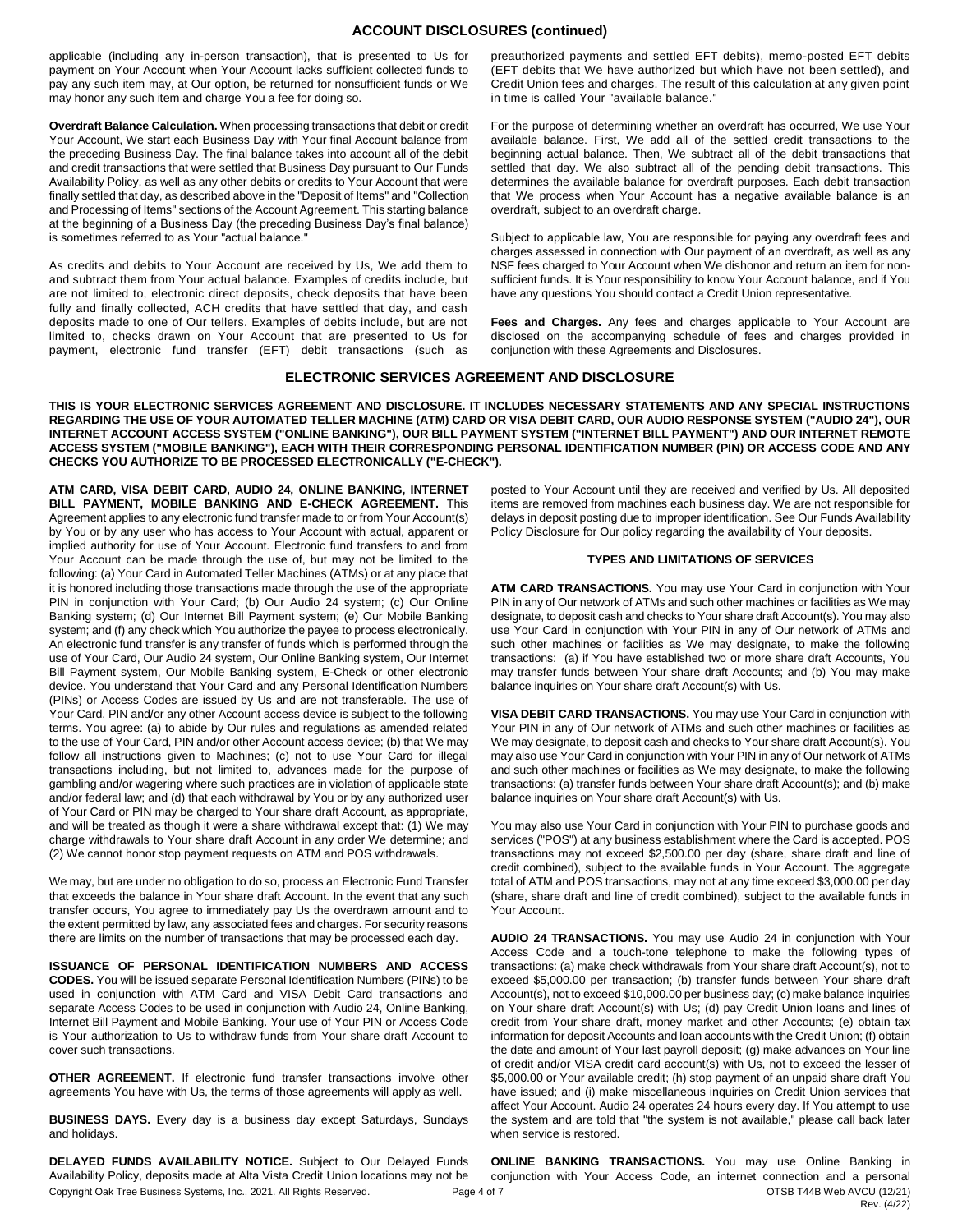## **ELECTRONIC SERVICES AGREEMENT AND DISCLOSURE (continued)**

computer for the following services: (a) transfer funds from Your share draft Account(s), not to exceed \$10,000.00 per transaction; (b) make balance and transaction inquiries on Your line of credit and/or VISA credit card account(s) with Us;(c) make bill payments to preauthorized creditors; (d) make advances on Your line of credit and/or VISA credit card account(s) with Us, not to exceed Your available credit; (e) stop payment of an unpaid share draft You have issued; (f) initiate preauthorized recurring transfers; and (g) make miscellaneous inquiries on Credit Union services that affect Your Account. Online Banking operates 24 hours every day. If You attempt to use the system and are told that "the system is not available," please try again later when service is restored.

**INTERNET BILL PAYMENT TRANSACTIONS.** You may use Internet Bill Payment in conjunction with Your Access Code, an internet connection and a personal computer to issue payments on Your behalf to payees listed in Our database. Payments cannot, at any time, exceed: (i) \$10,000.00 per transaction; and (ii) \$20,000.00 per business day. In order to use Internet Bill Payment, You must have a share draft Account with Us. By completing an Internet Bill Payment transaction, You authorize Us to post such payments to Your share draft Account. Payments will be made by check or electronic transfer and will be sent to the payee on the business day following the date You designate it be sent. The Credit Union cannot guarantee the time any payment will reach any of Your payees and accepts no liability for any service fees or late charges levied against You. Payments requested to be sent on dates that do not exist in a given month (e.g. February 30th or April 31st), or fall on Saturdays, Sundays, federal reserve and other Credit Union observed holidays will be sent on the next business day. You may also check status of payments previously authorized through the Internet Bill Payment system. Internet Bill Payment operates 24 hours every day. If You attempt to use the system and are told that "the system is not available," please try again later when service is restored.

**MOBILE BANKING TRANSACTIONS.** At the present time, You may use Mobile Banking in conjunction with Your Access Code and an internet enabled mobile computing device (e.g. smartphone or tablet) to transfer funds from Your share draft Account(s), not to exceed \$10,000.00 per transaction. Mobile Banking operates 24 hours every day. If You attempt to use the system and are told that "the system is not available," please try again later when service is restored.

You may also use the Mobile Banking platform to access the Remote Deposit system to initiate the deposit of checks into Your share draft Account(s) You have with Us by using an internet enabled mobile computing device (e.g. smartphone or tablet), an imaging application/device, special software and an Access Code and/or User ID, You understand and agree that the remote deposit of Items into Your deposit accounts with Us through use of Remote Deposit are not subject to the Electronic Fund Transfer Act (15 U.S.C. § 1693 *et seq.*) or Regulation E (12 CFR 1005.1 *et seq.*). The remote deposit of Items into Your designated deposit accounts with Us is instead governed solely by the terms and conditions set forth in the separate remote deposit capture agreement.

**E-CHECK TRANSACTIONS.** You may authorize a merchant or other payee to make a one-time electronic payment from Your checking Account using information from Your check ("E-Check") to: (a) pay for purchases; or (b) pay bills.

**OWNERSHIP OF ACCESS DEVICES.** Your Card and/or any other Account access device will remain Our property and any such Card or other Account access device We may issue may be cancelled or its use restricted by Us at any time without notice, except as may be required by applicable law. You agree to surrender any such Card and/or access device and to discontinue its use immediately upon Our request. You will be required to return any Account access device(s) to Us immediately upon the closing of Your Account.

**NOTIFICATION OF PRE-AUTHORIZED DEPOSITS.** If You have arranged to have direct deposits made to Your Account at least once every 60 days (from Your employer, the federal government or other payor), You can call Us at 909.809.3838 to find out whether or not the deposit has been made.

**RIGHT TO STOP PRE-AUTHORIZED PAYMENTS.** If You want to stop any preauthorized payments, call Us at 909.809.3838 or write Us at 1425 W Lugonia Avenue, Redlands, CA 92374 in time for Us to receive Your stop payment request 3 business days or more before the payment is scheduled to be made. If You call, We may also require You to put Your request in writing and get it to Us within 14 days after You call. To be sure that a third party does not bill You again for the "stopped" payment or to cancel the entire pre-authorized payment arrangement, contact the third party.

To ensure that recurring preauthorized charges established and authorized by You are not interrupted in the event that Your Card or other Access Device is reissued, We may, but are under no obligation to do so, enroll Your account in automatic account information update services that communicate new Card/Access Device information to the service providers with whom You have established preauthorized recurring charges, the purpose of which is to ensure charges You authorize continue without interruption.

**NOTICE OF VARYING AMOUNTS.** If regular pre-authorized payments may vary in amount, the person You are going to pay will tell You, 10 days before each payment, when it will be made and how much it will be. You may choose instead to get this notice only when the payment would differ by more than a certain amount from the previous payment, or when the amount would fall outside certain limits that You set.

**OUR LIABILITY FOR FAILURE TO STOP PAYMENT.** If You order Us to place a stop payment on one of Your pre-authorized payments 3 business days or more before the transfer is scheduled, and We do not do so, We will be liable for losses or damages, to the extent provided by law.

**TRANSACTION SLIPS.** Except for mail-in transactions and certain small-value transactions, You can get a receipt at the time You make any transaction to or from Your Account through the use of Your Card. When an electronic fund transfer has been made during any given month, You will receive a monthly statement to reflect all electronic fund transfers to or from Your Account during that statement period. In any case, You will receive a statement at least quarterly.

**FEES.** We may assess reasonable charges against Your Account for transactions performed at electronic terminals. If so, We will specify any charges for these or other types of electronic transactions, including automatic transfers, on an accompanying pricing document. We will explain the charges to You when You open Your Account. You will be provided with a fee schedule, and other specified information after Your Account is established. Additional fee schedules are available at any of Our office locations. When You use an ATM not owned by Us, You may be charged a fee by the ATM operator, or any network used, and You may be charged a fee for a balance inquiry even if You do not complete a fund transfer.

**LIABILITY FOR FAILURE TO COMPLETE TRANSACTIONS.** If We do not properly complete a transaction to or from Your Account according to this Agreement, We will be liable for Your losses or damages. However, We will not be liable if: (a) Your Account does not contain enough available funds to make the transaction through no fault of Ours; (b) the ATM where You are making the transfer does not have enough cash; (c) the terminal was not working properly and You knew about the breakdown when You started the transaction; (d) circumstances beyond Our control prevent the transaction despite reasonable precautions that We have taken; (e) Your Card is retrieved or retained by an ATM; (f) Your Card or PIN has been reported lost or stolen and We have blocked the Account; (g) the money in Your Account is subject to legal process or other claim; (h) there are other lawful exceptions established by Us and You are given proper advance notice of them; (i) You exceed any limits on Your Account: and (j) the VISA Debit Card network does not allow the transaction to proceed due to antifraud or similar consumer protections employed by that network.

**LIABILITY FOR UNAUTHORIZED USE.** Telephone Us at once at 909.809.3838 or write to Us at 1425 W Lugonia Avenue, Redlands, CA 92374 if You believe Your Card or PIN have been lost or stolen or if You believe that an electronic fund transfer has been made without Your permission using information from Your check. Telephoning is the best way of keeping Your possible losses down. You could lose all of the money in Your Account (plus Your maximum overdraft line of credit, if applicable).

**IN CASE OF ERRORS OR IF YOU HAVE QUESTIONS ABOUT ELECTRONIC TRANSFERS.** Telephone Us at 909.809.3838, or write to Us at 1425 W Lugonia Avenue, Redlands, CA 92374 as soon as You can, if You think Your statement or receipt is wrong or if You need more information about a transaction listed on the statement or receipt. We must hear from You no later than 60 days after We send You the first statement on which the problem or error appeared.

- (1) Tell Us Your name and Account number.
- (2) Describe the error or the transfer You are unsure about, and explain as clearly as You can why You believe it is an error or why You need more information.
- (3) Tell Us the dollar amount of the suspected error.

If You tell Us orally, We may require that You send Us Your complaint or question in writing within 10 business days.

We will determine whether an error occurred within 10 business days after We hear from You and will correct any error promptly. If We need more time, however, We may take up to 45 days to investigate Your complaint or question. If We decide to do this, We will credit Your account within 10 business days for the amount You think is in error, so that You will have the use of the money during the time it takes Us to complete Our investigation. If We ask You to put Your complaint or question in writing and We do not receive it within 10 business days, We may not credit Your account.

For errors involving new accounts, point-of-sale, or foreign-initiated transactions, We may take up to 90 days to investigate Your complaint or question. For new accounts, We may take up to 20 business days to credit Your account for the amount You think is in error.

Copyright Oak Tree Business Systems, Inc., 2021. All Rights Reserved. Page 5 of 7 OTSB T44B Web AVCU (12/21)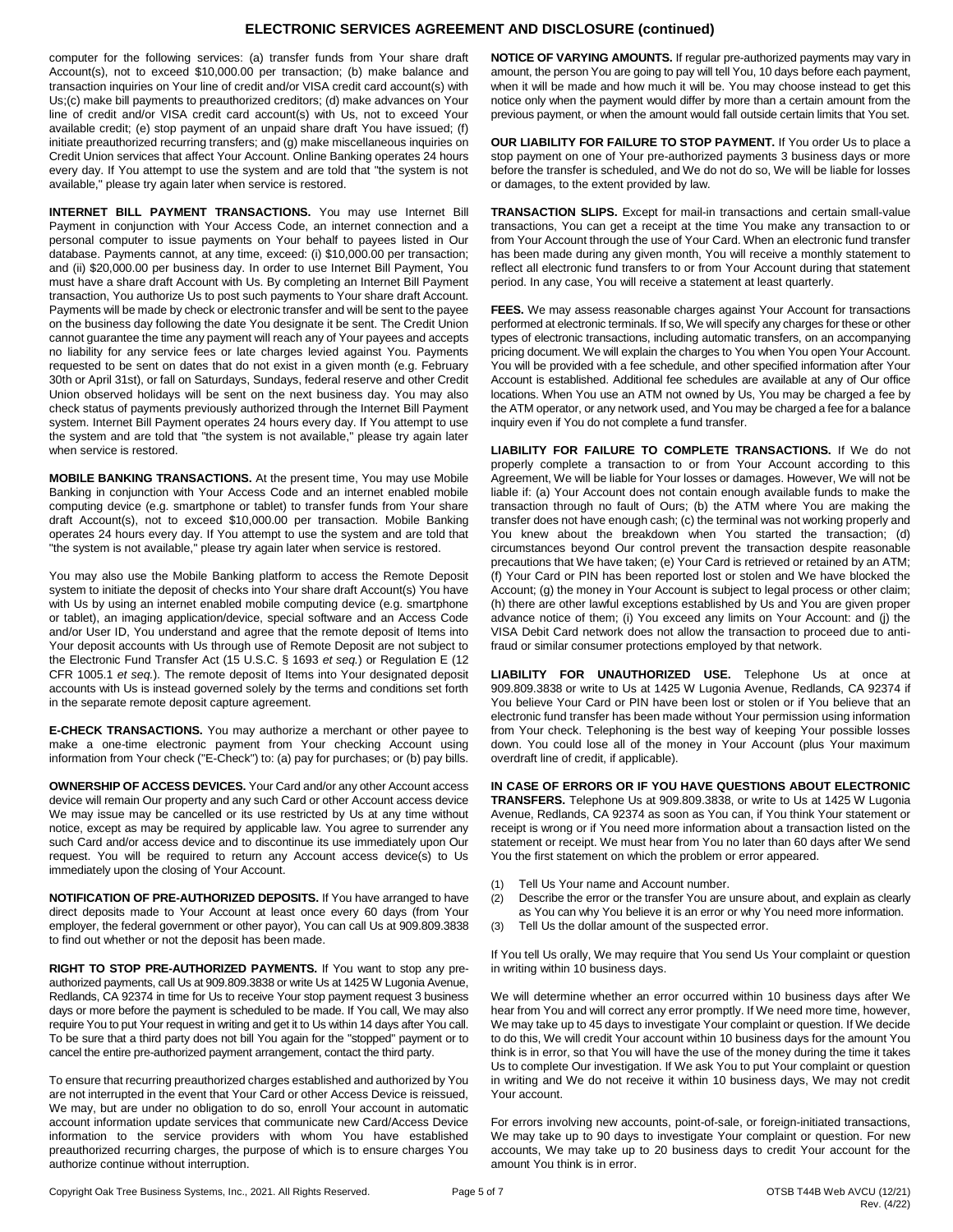## **ELECTRONIC SERVICES AGREEMENT AND DISCLOSURE (continued)**

We will tell You the results within 3 business days after completing Our investigation. If We decide that there was no error, We will send You a written explanation. You may ask for copies of the documents that We used in Our investigation.

**UNAUTHORIZED TRANSFERS.** To report a lost or stolen Card, PIN, Access Code or any combination thereof, You will call Us at 909.809.3838. You may also report the loss of a Card, PIN, Access Code or any combination thereof, by writing to Us at 1425 W Lugonia Avenue, Redlands, CA 92374. You should also call the number or write to the address listed above if You believe a transfer has been made using the information from Your check without Your permission.

**FOREIGN TRANSACTIONS.** For transactions initiated in foreign countries and foreign currencies, the exchange rate between the transaction currency and the billing currency (U.S. dollars) will be: (a) a rate selected by VISA from the range of rates available in wholesale currency markets for the applicable central processing date, which rate may vary from the rate VISA itself receives; or (b) the governmentmandated rate in effect for the applicable central processing date. For transactions that are initiated in a foreign currency, You will be charged 1.00% of the final settlement amount. For transactions occurring in foreign countries and initiated in U.S. Dollars, You will be charged 0.80% of the final settlement amount. Transactions initiated via the internet with merchants or other parties located

outside of the United States of America are deemed to occur in the foreign country where the merchant or other party is located.

**DISCLOSURE OF ACCOUNT INFORMATION.** We may disclose information to third parties about Your Account or transfers You make: (1) when it is necessary to complete an electronic transaction; or (2) in order to verify the existence and conditions of Your Account for a third party such as a credit bureau or merchant; or (3) in order to comply with a government agency or court order, or any legal process; or (4) if You give Us written permission.

**TERMINATION.** We may terminate Your right to use Your Card, PIN or Access Code, or cancel this Agreement at any time upon written notice. You may request termination of these services in writing.

**CHANGE IN TERMS.** We may change the terms and charges for the services shown in this Agreement and may amend this Agreement from time to time upon proper notice to You.

**GOVERNING LAW.** This Agreement is controlled and governed by the laws of the State of California, except to the extent that such laws are inconsistent with controlling federal law.

## **FUNDS AVAILABILITY POLICY DISCLOSURE**

#### **EXCEPT FOR CHECKS DRAWN ON FOREIGN BANKS IN FOREIGN COUNTRIES, THIS DISCLOSURE DESCRIBES YOUR ABILITY TO WITHDRAW FUNDS FROM TRANSACTION ACCOUNTS AT ALTA VISTA CREDIT UNION. YOU SHOULD ALSO REFER TO THE SECTION OF THESE AGREEMENTS AND DISCLOSURES THAT DESCRIBES THE DETAILS OF YOUR SPECIFIC ACCOUNT TYPE FOR ADDITIONAL INFORMATION.**

**Your Ability To Withdraw Funds.** Our policy is to delay the availability of funds from Your cash and check deposits. During the delay, You may not withdraw the funds in cash and We will not use the funds to pay checks that You have written.

**Determining the Availability Of A Deposit.** The length of the delay is counted in business days from the day of Your deposit. Every day is a business day except Saturdays, Sundays, and federal holidays. If You make a deposit before 6:00 p.m. on a business day that We are open, We will consider that day to be the day of Your deposit. However, if You make a deposit after 6:00 p.m. or on a day We are not open, We will consider that the deposit was made on the next business day We are open.

The length of the delay varies depending on the type of deposit and is explained below.

#### *Same-Day Availability*

Funds from the following types of deposits will be available on the day We receive the deposit:

Funds from electronic direct deposits to Your Account.

#### *Next-Day Availability*

Funds from the following types of deposits will be available on the 1st business day after the day We receive Your deposit:

- U.S. Treasury checks that are payable to You.
- Wire transfers.
- Checks drawn on Us.

If You make the deposit in person to one of Our employees, funds from the following deposits are also available on the 1st business day after the day of Your deposit:

- Cash.
- State and local government checks that are payable to You.
- Cashier's, certified, and teller's checks that are payable to You.
- Federal Reserve Bank checks, Federal Home Loan Bank checks, and postal money orders, if these items are payable to You.

If You do not make Your deposit in person to one of Our employees (for example, if You mail the deposit), funds from these deposits will be available on the 2nd business day after the day We receive Your deposit.

#### *Other Check Deposits*

The first \$225.00 of funds from other check deposits will be available on the 1st business day after the day of Your deposit. The remaining funds will be available on the 2nd business day after the day of Your deposit. For example, if You deposit a check of \$700.00 on a Monday, \$225.00 of the deposit is available on Tuesday. The remaining \$475.00 is available on Wednesday.

**Longer Delays May Apply.** Funds You deposit by check may be delayed for a longer period under the following circumstances:

We believe a check You deposit will not be paid.

Copyright Oak Tree Business Systems, Inc., 2021. All Rights Reserved. Page 6 of 7 OTSB T44B Web AVCU (12/21)

- You deposit checks totaling more than \$5,525.00 on any one day.
- You redeposit a check that has been returned unpaid.
- You have overdrawn Your account repeatedly in the last six months.
- There is an emergency, such as failure of computer or communication equipment.

We will notify You if We delay Your ability to withdraw funds for any of these reasons, and We will tell You when the funds will be available. They will generally be available no later than the 7th business day following the day of Your deposit. In any case, We reserve the right to refuse an item for deposit or encashment.

**Special Rules For New Accounts.** If You are a new member, the following special rules will apply during the first 30 days Your Account is open. Funds from electronic direct deposits to Your Account will be available on the day We receive the deposit. Funds from deposits of cash, wire transfers, and the first \$5,525.00 of a day's total deposits of cashier's, certified, teller's, traveler's, and federal, state and local government checks will be available on the 1st business day after the day of Your deposit if the deposit meets certain conditions. For example, the checks must be payable to You. The excess over \$5,525.00 will be available on the 9th business day after the day of Your deposit. If Your deposit of these checks (other than a U.S. Treasury check) is not made in person to one of Our employees, the first \$5,525.00 will not be available until the 2nd business day after the day of Your deposit. Funds from all other check deposits will be available on the 11th business day after the day of Your deposit.

**ATM Deposits.** For deposits made at ATMs owned and operated by the Credit Union, deposits will become available for withdrawal on the 2nd business day following the day of deposit. For deposits made at ATMs not owned and operated by the Credit Union, deposits will become available for withdrawal on the 5th business day following the day of deposit. All ATMs that We own or operate are identified as Our machines.

**Holds on Other Funds.** If We cash a check for You that is drawn on another institution, We may withhold the availability of a corresponding amount of funds that are already in Your Account. Those funds will be available to You at the time that the funds from the check We cashed for You would have been available if You had deposited it. If We accept for deposit a check that is drawn on another institution, We may make funds from the deposit available for withdrawal immediately but delay Your availability to withdraw a corresponding amount of funds that You have on deposit in another account with Us. The funds in the other account would then not be available for withdrawal until the time periods that are described elsewhere in this policy for the type of check that You deposited.

**Location of Check Endorsements.** Federal law requires all check endorsements to be in the first 1-1/2 inches of the trailing edge of the back of the check. The trailing edge is opposite the left side of the face of the check, the side of the check just behind Our address. You will be responsible for any costs incurred by Us due to delays in returning checks deposited into Your Account that do not comply with the endorsement standards.

**Dividend Payment Policy.** See the Account Disclosures section in these Agreements and Disclosures for Our policy on the payment of dividends.